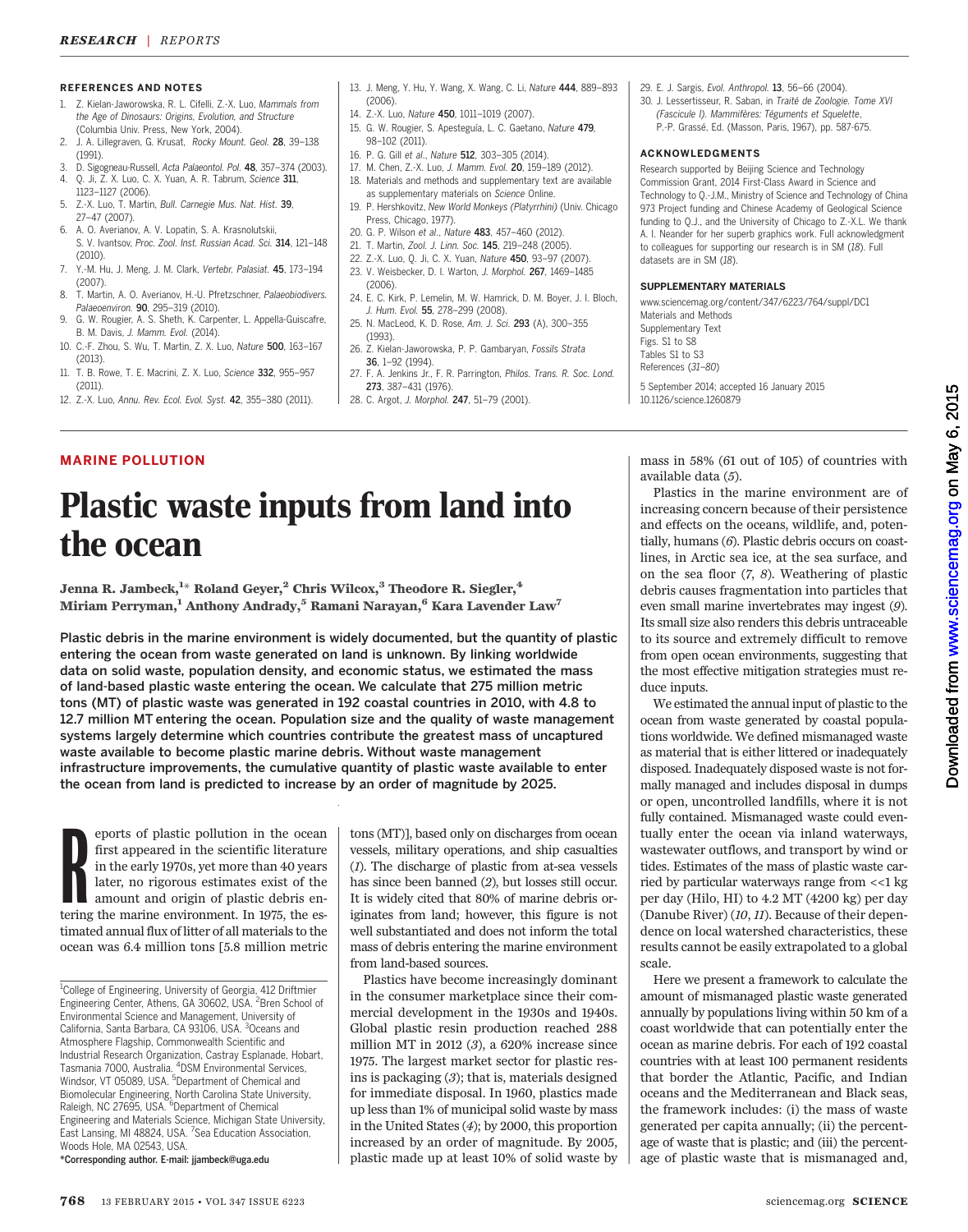therefore, has the potential to enter the ocean as marine debris (12) (data S1). By applying a range of conversion rates from mismanaged waste to marine debris, we estimated the mass of plastic waste entering the ocean from each country in 2010, used population growth data (13) to project the increase in mass to 2025, and predicted growth in the percentage of waste that is plastic. Lacking information on future



Fig. 1. Global map with each country shaded according to the estimated mass of mismanaged plastic waste [millions of metric tons (MT)] generated in 2010 by populations living within 50 km of the coast. We considered 192 countries. Countries not included in the study are shaded white.

### Table 1. Waste estimates for 2010 for the top 20 countries ranked by mass of mismanaged plastic waste (in units of millions of metric tons per year).

Econ classif., economic classification; HIC, high income; UMI, upper middle income; LMI, lower middle income; LI, low income (World Bank definitions based on 2010 Gross National Income). Mismanaged waste is the sum of inadequately managed waste plus 2% littering. Total mismanaged plastic waste is calculated for populations within 50 km of the coast in the 192 countries considered. pop., population; gen., generation; ppd, person per day; MMT, million metric tons.

| Rank  | Country              | Econ.<br>classif. | Coastal pop.<br>[millions] | Waste gen.<br>rate<br>[kg/ppd] | % plastic<br>waste | % mismanaged<br>waste | <b>Mismanaged</b><br>plastic<br>waste<br>[MMT/year] | % of total<br>mismanaged<br>plastic<br>waste | <b>Plastic</b><br>marine<br>debris<br>[MMT/year] |
|-------|----------------------|-------------------|----------------------------|--------------------------------|--------------------|-----------------------|-----------------------------------------------------|----------------------------------------------|--------------------------------------------------|
| 1     | China                | <b>UMI</b>        | 262.9                      | 1.10                           | 11                 | 76                    | 8.82                                                | 27.7                                         | $1.32 - 3.53$                                    |
| 2     | Indonesia            | LMI               | 187.2                      | 0.52                           | 11                 | 83                    | 3.22                                                | 10.1                                         | $0.48 - 1.29$                                    |
| 3     | Philippines          | <b>LMI</b>        | 83.4                       | 0.5                            | 15                 | 83                    | 1.88                                                | 5.9                                          | $0.28 - 0.75$                                    |
| 4     | Vietnam              | LMI               | 55.9                       | 0.79                           | 13                 | 88                    | 1.83                                                | 5.8                                          | $0.28 - 0.73$                                    |
| 5     | Sri Lanka            | LMI               | 14.6                       | 5.1                            | 7                  | 84                    | 1.59                                                | 5.0                                          | $0.24 - 0.64$                                    |
| 6     | Thailand             | <b>UMI</b>        | 26.0                       | 1.2                            | 12                 | 75                    | 1.03                                                | 3.2                                          | $0.15 - 0.41$                                    |
| 7     | Egypt                | LMI               | 21.8                       | 1.37                           | 13                 | 69                    | 0.97                                                | 3.0                                          | $0.15 - 0.39$                                    |
| 8     | Malaysia             | <b>UMI</b>        | 22.9                       | 1.52                           | 13                 | 57                    | 0.94                                                | 2.9                                          | $0.14 - 0.37$                                    |
| 9     | Nigeria              | LMI               | 27.5                       | 0.79                           | 13                 | 83                    | 0.85                                                | 2.7                                          | $0.13 - 0.34$                                    |
| 10    | Bangladesh           | $\Box$            | 70.9                       | 0.43                           | 8                  | 89                    | 0.79                                                | 2.5                                          | $0.12 - 0.31$                                    |
| 11    | South Africa         | <b>UMI</b>        | 12.9                       | 2.0                            | 12                 | 56                    | 0.63                                                | 2.0                                          | $0.09 - 0.25$                                    |
| 12    | India                | LMI               | 187.5                      | 0.34                           | 3                  | 87                    | 0.60                                                | 1.9                                          | $0.09 - 0.24$                                    |
| 13    | Algeria              | <b>UMI</b>        | 16.6                       | 1.2                            | 12                 | 60                    | 0.52                                                | 1.6                                          | $0.08 - 0.21$                                    |
| 14    | Turkev               | <b>UMI</b>        | 34.0                       | 1.77                           | 12                 | 18                    | 0.49                                                | 1.5                                          | $0.07 - 0.19$                                    |
| 15    | Pakistan             | <b>LMI</b>        | 14.6                       | 0.79                           | 13                 | 88                    | 0.48                                                | 1.5                                          | $0.07 - 0.19$                                    |
| 16    | Brazil               | <b>UMI</b>        | 74.7                       | 1.03                           | 16                 | 11                    | 0.47                                                | 1.5                                          | $0.07 - 0.19$                                    |
| 17    | <b>Burma</b>         | $\Box$            | 19.0                       | 0.44                           | 17                 | 89                    | 0.46                                                | 1.4                                          | $0.07 - 0.18$                                    |
| $18*$ | Morocco              | LMI               | 17.3                       | 1.46                           | 5                  | 68                    | 0.31                                                | 1.0                                          | $0.05 - 0.12$                                    |
| 19    | North Korea          | $\Box$            | 17.3                       | 0.6                            | 9                  | 90                    | 0.30                                                | 1.0                                          | $0.05 - 0.12$                                    |
| 20    | <b>United States</b> | <b>HIC</b>        | 112.9                      | 2.58                           | 13                 | 2                     | 0.28                                                | 0.9                                          | $0.04 - 0.11$                                    |

\*If considered collectively, coastal European Union countries (23 total) would rank eighteenth on the list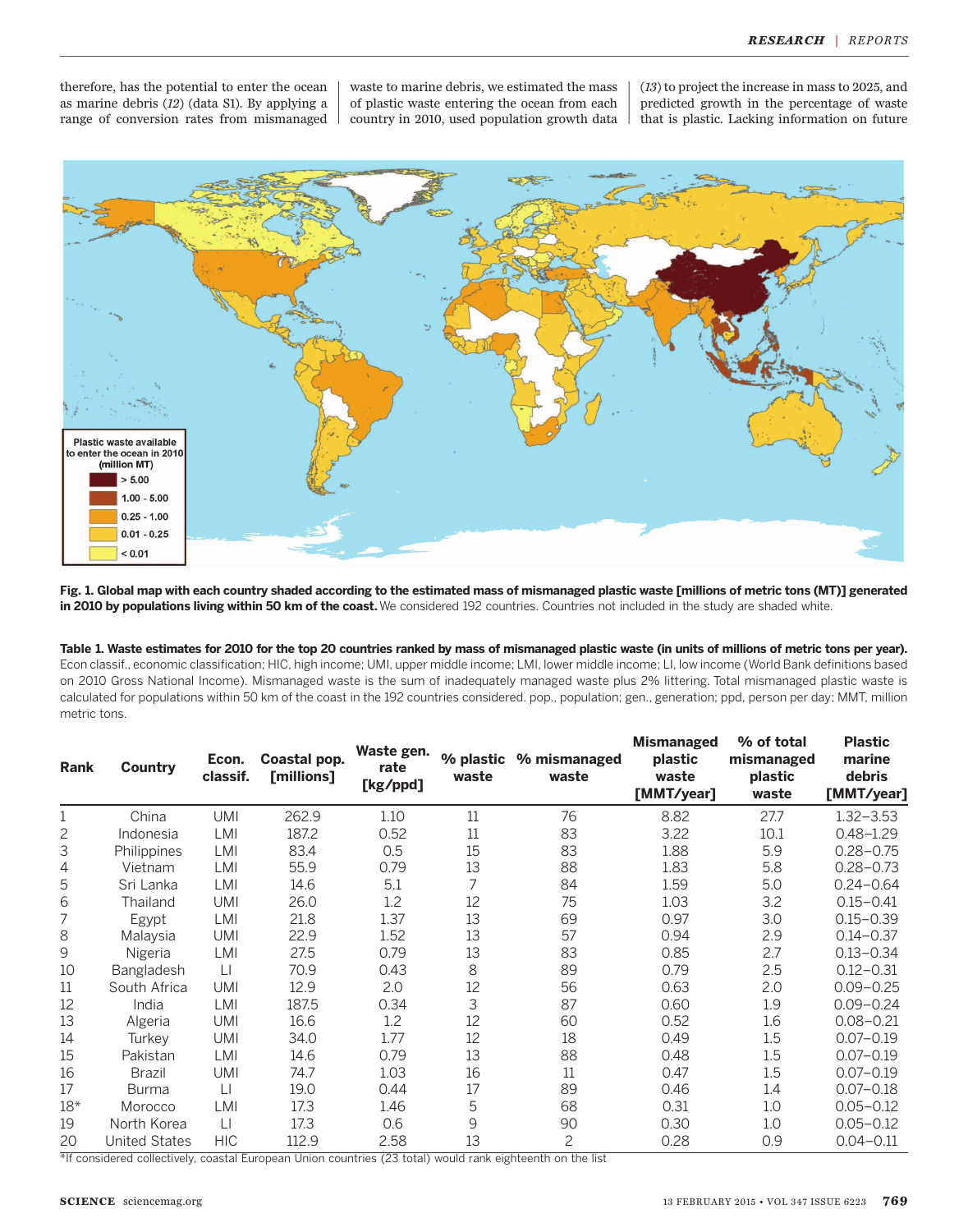global infrastructure development, the projection represents a business-as-usual scenario.

We estimate that 2.5 billion MT of municipal solid waste was generated in 2010 by 6.4 billion people living in 192 coastal countries (93% of the global population). This estimate is broadly consistent with an estimated 1.3 billion MT of waste generated by 3 billion people in urban centers globally (5). Approximately 11% (275 million MT) of the waste generated by the total population of these 192 countries is plastic. We expect plastic waste to roughly track plastic resin production (270 million MT in 2010) (3), with differences resulting from the time lag in disposal of durable goods (lifetime of years to decades), for example. Scaling by the population living within 50 km of the coast (those likely to generate most of the waste becoming marine debris), we estimate that 99.5 million MT of plastic waste was generated in coastal regions in 2010. Of this, 31.9 million MT were classified as mismanaged and an estimated 4.8 to 12.7 million MT entered the ocean in 2010, equivalent to 1.7 to 4.6% of the total plastic waste generated in those countries.

Our estimate of plastic waste entering the ocean is one to three orders of magnitude greater than the reported mass of floating plastic debris in high-concentration ocean gyres and also globally (14–17). Although these ocean estimates represent only plastics that are buoyant in seawater (mainly polyethylene and polypropylene), in 2010 those resins accounted for 53% of plastic production in North America and 66% of plastic in the U.S. waste stream (4, 18). Because no global estimates exist for other sources of plastic into the ocean (e.g., losses from fishing activities or at-sea vessels, or input from natural disasters), we do not know what fraction of total plastic input our land-based waste estimate represents.



Fig. 2. Estimated mass of mismanaged plastic waste (millions of metric tons) input to the ocean by populations living within 50 km of a coast in 192 countries, plotted as a cumulative sum from 2010 to 2025. Estimates reflect assumed conversion rates of mismanaged plastic waste to marine debris (high, 40%; mid, 25%; low, 15%). Error bars were generated using mean and standard error from the predictive models for mismanaged waste fraction and percent plastic in the waste stream (12).

Our framework was designed to compute, from the best-available data, an order-of-magnitude estimate of the amount of mismanaged plastic waste potentially entering the ocean worldwide. It is also a useful tool to evaluate the factors determining the largest sources of mismanaged plastic waste. The amount of mismanaged plastic waste generated by the coastal population of a single country ranges from 1.1 MT to 8.8 million MT per year, with the top 20 countries' mismanaged plastic waste encompassing 83% of the total in 2010 (Fig. 1 and Table 1). Total annual waste generation is mostly a function of population size, with the top waste-producing countries having some of the largest coastal populations. However, the percentage of mismanaged waste is also important when assessing the largest contributors of waste that is available to enter the environment. Sixteen of the top 20 producers are middle-income countries, where fast economic growth is probably occurring but waste management infrastructure is lacking (the average mismanaged waste fraction is 68%). Only two of the top 20 countries have mismanaged fractions <15%; here, even a relatively low mismanaged rate results in a large mass of mismanaged plastic waste because of large coastal populations and, especially in the United States, high per capita waste generation.

Assuming no waste management infrastructure improvements, the cumulative quantity of plastic waste available to enter the marine environment from land is predicted to increase by an order of magnitude by 2025 (Fig. 2 and table S1). The predicted geographic distribution of mismanaged plastic waste in 2025 does not change substantially, although the disparity between developing and industrialized countries grows (table S2). For example, mismanaged plastic waste in the United States increases by 22%, whereas in the top five countries it more than doubles. The increase in these middle-income countries results from population growth, waste generation rates for 2025 that are consistent with economic growth  $(5)$ , and a projected increase in plastic in the waste stream.

The analytical framework can also be used to evaluate potential mitigation strategies. For example, if the fraction of mismanaged waste were reduced by 50% (i.e., a 50% increase in adequate disposal of waste) in the 20 top-ranked countries, the mass of mismanaged plastic waste would decrease 41% by 2025. This falls to 34% if the reduction is only applied to the top 10 countries and to 26% if applied to the top 5. To achieve a 75% reduction in the mass of mismanaged plastic waste, waste management would have to be improved by 85% in the 35 top-ranked countries. This strategy would require substantial infrastructure investment primarily in low- and middleincome countries.

Alternatively, reduced waste generation and plastic use would also decrease the amount of mismanaged plastic waste. If per capita waste generation were reduced to the 2010 average (1.7 kg/day) in the 91 coastal countries that exceed it, and the percent plastic in the waste stream were capped at 11% (the 192-country average in 2010), a 26% decrease would be achieved by 2025. This strategy would target higher-income countries and might require smaller global investments. With a combined strategy, in which total waste management is achieved (0% mismanaged waste) in the 10 top-ranked countries and plastic waste generation is capped as described above, a 77% reduction could be realized, reducing the annual input of plastic waste to the ocean to 2.4 to 6.4 million MT by 2025 (table S3).

Sources of uncertainty in our estimates result from the relatively few measurements of waste generation, characterization, collection, and disposal, especially outside of urban centers. Even where data were available, methodologies were not always consistent, and some activities were not accounted for, such as illegal dumping (even in high-income countries) and ad hoc recycling or other informal waste collection (especially in low-income countries). In addition, we did not address international import and export of waste, which would affect national estimates but not global totals. Although national estimates are somewhat sensitive to the model predicting the percentage of mismanaged waste, the global estimate and ranking of top countries are not. The long-term projections are also sensitive to the model predicting growth of plastic in the waste stream; historical growth may not be a good indicator of future trends (12). The inclusion of the economic cost of implementation, as well as socio-cultural, environmental, and other factors that affect infrastructure development or behavioral change, would improve the evaluation of mitigation strategies (19).

We will not reach a global "peak waste" before 2100 (20). Our waste will continue to grow with increased population and increased per capita consumption associated with economic growth, especially in urban areas and developing African countries (see supplementary materials). Historically, waste management by burying or burning waste was sufficient for inert or biodegradable waste, but the rapid growth of synthetic plastics in the waste stream requires a paradigm shift. Long-term solutions will likely include waste reduction and "downstream" waste management strategies such as expanded recovery systems and extended producer responsibility (21, 22). Improving waste management infrastructure in developing countries is paramount and will require substantial resources and time. While such infrastructure is being developed, industrialized countries can take immediate action by reducing waste and curbing the growth of single-use plastics.

#### REFERENCES AND NOTES

- 1. National Research Council (U.S.) Study Panel on Assessing Potential Ocean Pollutants, Assessing Potential Ocean Pollutants: A Report of the Study Panel on Assessing Potential Ocean Pollutants to the Ocean Affairs Board, Commission on Natural Resources, National Research Council (National Academy of Sciences, Washington, DC, 1975).
- 2. International Maritime Organization, "International Convention for the Prevention of Pollution from Ships (MARPOL), annex V prevention of pollution by garbage from ships"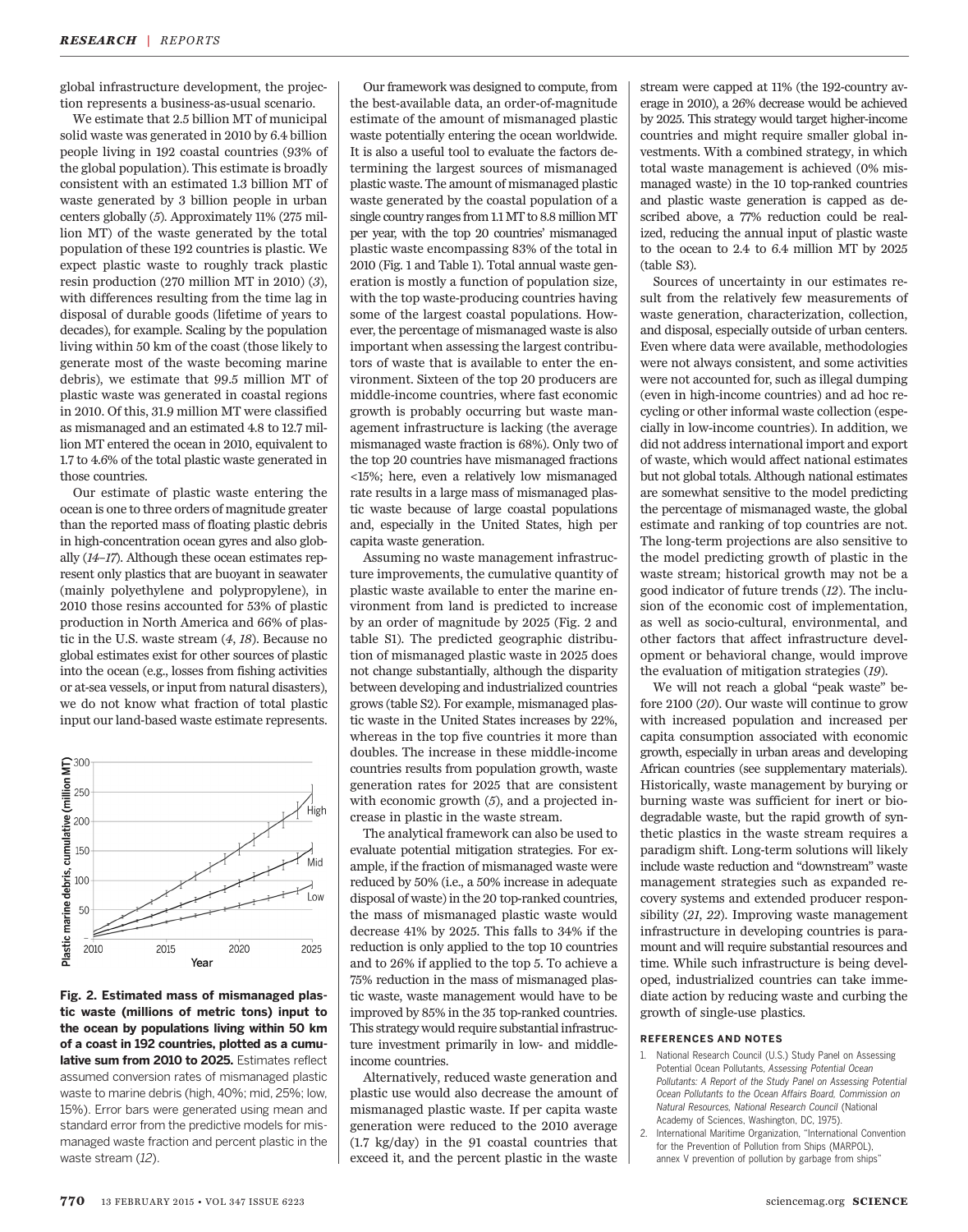(International Maritime Organization, London, 1988); www.imo.org/ Environment/mainframe.asp?topic\_id=297.

- 3. "Plastics the facts 2013" (PlasticsEurope, Brussels, Belgium, 2013); www.plasticseurope.org/Document/plastics-the-facts-2013.aspx?FolID=2.
- 4. "Municipal solid waste generation, recycling, and disposal in the United States: Facts and figures for 2010" [U.S. Environmental Protection Agency (EPA), Washington, DC, 2011]; www.epa.gov/solidwaste/nonhaz/municipal/pubs/ msw\_2010\_rev\_factsheet.pdf
- 5. D. Hoornweg, P. Bhada-Tata, "What a waste: A global review of solid waste management" (The World Bank, Washington, DC, 2012); https://openknowledge.worldbank. org/handle/10986/17388
- 6. R. C. Thompson, C. J. Moore, F. S. vom Saal, S. H. Swan, Philos. Trans. R. Soc. London Ser. B 364, 2153–2166 (2009).
- 7. D. K. A. Barnes, F. Galgani, R. C. Thompson, M. Barlaz, Philos. Trans. R. Soc. London Ser. B 364, 1985–1998 (2009).
- 8. R. W. Obbard et al., Earth*'*s Future 2, 315–320 (2014).
- 9. M. C. Goldstein, D. S. Goodwin, PeerJ 1, e184 (2013).
- 10. H. S. Carson et al., Mar. Environ. Res. 84, 76–83 (2013).
- 11. A. Lechner et al., Environ. Pollut. 188, 177–181 (2014).
- 12. Materials and methods are available as supplementary materials on Science Online.
- 13. "Probabilistic projections of total population: Median and confidence intervals," (United Nations, Department of Economic and Social Affairs, New York, 2012); http://esa.un.org/unpd/ppp/Data-Output/ UN\_PPP2010\_output-data.htm.
- 14. K. L. Law et al., Science 329, 1185–1188 (2010).
- 15. K. L. Law et al., Environ. Sci. Technol. 48, 4732–4738 (2014).
- 16. A. Cózar et al., Proc. Natl. Acad. Sci. U.S.A. 111, 10239–10244 (2014).
- 17. M. Eriksen et al., PLOS ONE 9, e111913 (2014).
- 18. "2013 resin review" (American Chemistry Council, Washington, DC, 2013).
- 19. R. E. Marshall, K. Farahbakhsh, Waste Manag. 33, 988–1003 (2013). 20. D. Hoornweg, P. Bhada-Tata, C. Kennedy, Nature 502,
- 615–617 (2013).
- 21. M. Braungart, Nature 494, 174–175 (2013).
- 22. T. Lindhqvist, K. Lidgren, in Ministry of the Environment, From the Cradle to the Grave - Six Studies of the Environmental Impact of Products (Ministry of the Environment, Stockholm, Sweden, 1990), pp. 7–44.

#### ACKNOWLEDGMENTS

We thank M. A. Barlaz and N. Starr for critical discussions and L. Amaral-Zettler, M. G. Chapman, G. Leonard, and R. Williams for helpful reading of the manuscript. We also thank the anonymous reviewers for their constructive comments. This work was conducted within the Marine Debris Working Group at the National Center for Ecological Analysis and Synthesis, University of California, Santa Barbara, with support from the Ocean Conservancy. Our data and model can be found at http:// jambeck.engr.uga.edu/landplasticinput and in the supplementary materials.

#### SUPPLEMENTARY MATERIALS

10.1126/science.1260352

www.sciencemag.org/content/347/6223/768/suppl/DC1 Materials and Methods Supplementary Text Fig. S1 Tables S1 to S6 References (23–30) Data S1 25 August 2014; accepted 16 January 2015

#### VIRAL REPLICATION

## Structural basis for RNA replication by the hepatitis C virus polymerase

Todd C. Appleby, $^{1\star}$  Jason K. Perry, $^{1}$  Eisuke Murakami, $^{1}$  Ona Barauskas, $^{1}$  Joy Feng, $^{1}$ Aesop Cho,<sup>1</sup> David Fox III,<sup>2</sup> Diana R. Wetmore,<sup>2</sup> Mary E. McGrath,<sup>1</sup> Adrian S. Ray,<sup>1</sup> Michael J. Sofia, $^1$  S. Swaminathan, $^1$  Thomas E. Edwards $^{2+}$ 

Nucleotide analog inhibitors have shown clinical success in the treatment of hepatitis C virus (HCV) infection, despite an incomplete mechanistic understanding of NS5B, the viral RNA-dependent RNA polymerase. Here we study the details of HCV RNA replication by determining crystal structures of stalled polymerase ternary complexes with enzymes, RNA templates, RNA primers, incoming nucleotides, and catalytic metal ions during both primed initiation and elongation of RNA synthesis. Our analysis revealed that highly conserved active-site residues in NS5B position the primer for in-line attack on the incoming nucleotide. A  $\beta$  loop and a C-terminal membrane–anchoring linker occlude the active-site cavity in the apo state, retract in the primed initiation assembly to enforce replication of the HCV genome from the 3′ terminus, and vacate the active-site cavity during elongation. We investigated the incorporation of nucleotide analog inhibitors, including the clinically active metabolite formed by sofosbuvir, to elucidate key molecular interactions in the active site.

epatitis C virus (HCV) is a positive-sense, single-stranded RNA virus of the family Flaviviridae and genus Hepacivirus and is the cause of hepatitis C in humans (1). Long-term infection with HCV can lead to end-stage liver epatitis C virus (HCV) is a positive-sense, single-stranded RNA virus of the family Flaviviridae and genus Hepacivirus and is the cause of hepatitis C in humans  $(I)$ . Long-term infection with HCV can lead to carcinoma and cirrhosis, making hepatitis C the leading cause of liver transplantation in the United States (2). Direct-acting antiviral drugs were approved in 2011, but they exhibited limited efficacy and had the potential for adverse side effects (3). The catalytic core of the viral replication complex, the NS5B RNA-dependent RNA

polymerase (RdRp), supports a staggering rate of viral production, estimated to be  $1.3 \times 10^{12}$  virions produced per day in each infected patient (4). Because the NS5B polymerase active site is highly conserved, nucleotide analog inhibitors offer advantages over other classes of HCV drugs, including activity across different viral genotypes and a high barrier to the development of resistance (5, 6). The nucleotide prodrug sofosbuvir was recently approved for combination treatment of chronic HCV (7, 8).

One substantial obstacle for the rapid discovery of effective nucleotide-based drugs for HCV was the lack of molecular detail concerning substrate recognition during replication. NS5B contains several noncanonical polymerase elements, including a C-terminal membrane anchoring tail and a thumb domain  $\beta$ -loop insertion (9–11), that are implicated in RNA synthesis initiation (12).

To gain insight into the mechanism of HCV RNA replication and its inhibition by nucleotide analog inhibitors, we determined atomic-resolution ternary structures of NS5B in both primed initiation and elongation states.

Because traditional approaches failed to yield ternary complexes (see the supplementary materials), we prepared multiple stalled enzyme-RNAnucleotide ternary complex structures containing several designed features. First, we used NS5B from the JFH-1 genotype 2a isolate of HCV, which is extraordinarily efficient at RNA synthesis (13). Second, we exploited a conformational stabilization strategy that had been developed for structural analysis of G protein–coupled receptors (14). We hypothesized that a triple resistance NS5B mutant isolated under selective pressure of a guanosine analog inhibitor that exhibits 1.5 times the initiation activity of the wild type  $(15)$  might stabilize a specific conformational state along the initiation pathway. Indeed, this triple mutant exhibits a substantial structural rearrangement of the polymerase (15), which is consistent with the structural rearrangement observed in binary complexes of a b-loop deletion mutant bound to primer-template RNA (16). The triple mutant was able to incorporate native and nucleotide analog inhibitors with the RNA samples used in structure determination (fig. S1). The use of nucleotide diphosphate substrates rather than nucleotide triphosphates (fig. S2) generates stalled polymerase complexes in a catalytically relevant conformation. Ternary complexes could be obtained only with  $Mn^{2+}$ , which lowers the Michaelis constant  $(K<sub>m</sub>)$  of the initiating nucleotide (17) and increases the activity of NS5B 20-fold relative to  $Mg^{2+}$  (18), and only with a nucleotide/ $Mn^{2+}/$ double-stranded RNA ratio of 1.0/0.6/0.2. These approaches designed to stabilize the incoming nucleotide allowed for soaking experiments targeting several distinct assemblies.

Hepatitis C virus NS5B initiates RNA synthesis by a primer-independent mechanism. Two slow steps in the catalytic pathway have been identified, including the formation of an initial dinucleotide

<sup>&</sup>lt;sup>1</sup>Gilead Sciences, 333 Lakeside Drive, Foster City, CA 94404, USA. <sup>2</sup> Beryllium, 7869 NE Day Road West, Bainbridge Island, WA 98110, USA.

<sup>\*</sup>Corresponding author. E-mail: todd.appleby@gilead.com (T.C.A); tedwards@be4.com (T.E.E)